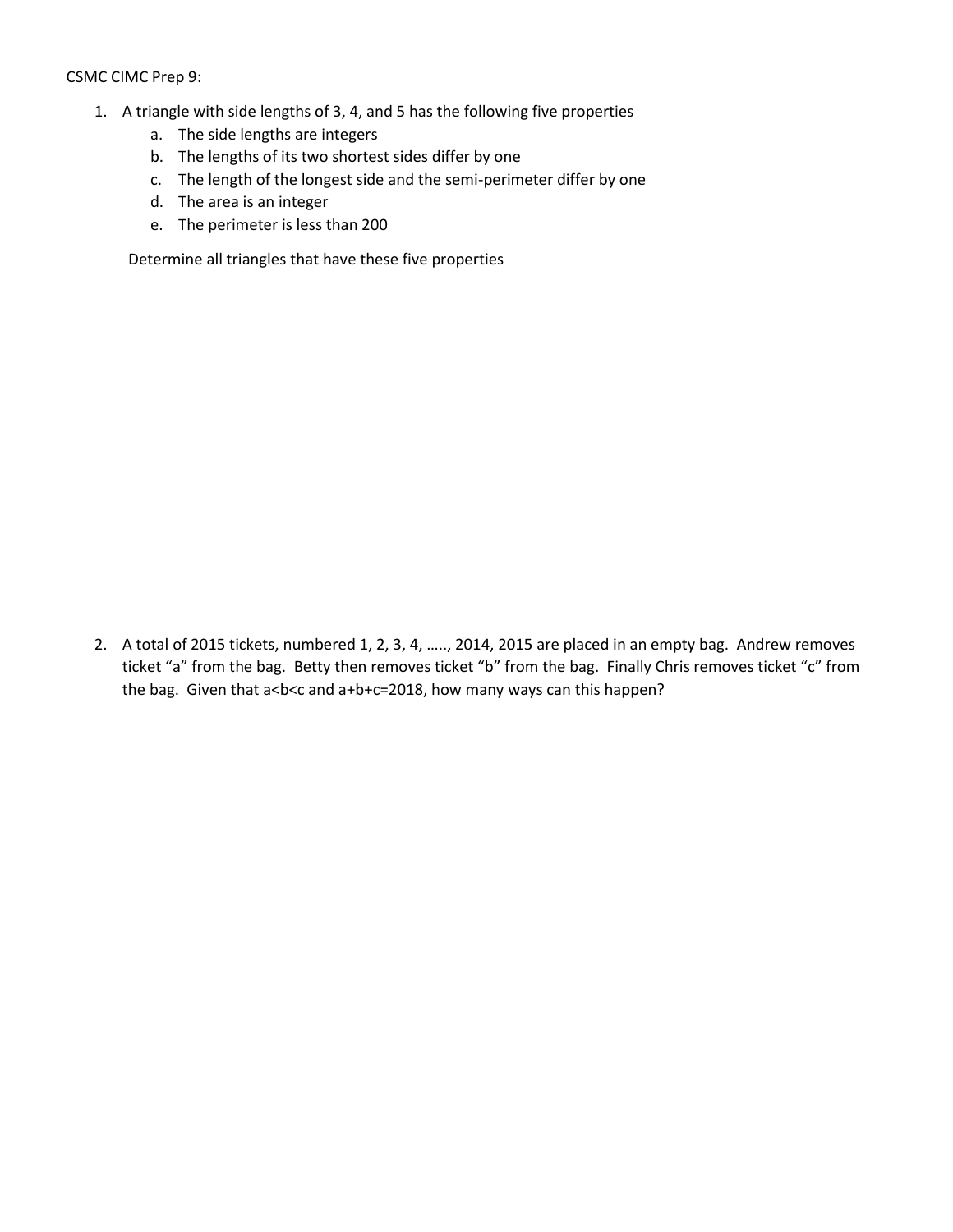3. In a psychology experiment, an image of a cat or an image of a dog is flashed briefly onto a screen and then Andrew is asked to guess whether the image showed a cat or a dog. This process is repeated a large number of times with an equal number of images of cats and images of dogs shown. If Andrew is correct 95% of the time when he guesses "dog" and 90% of the time he guesses "cat", determine the ratio of the number of times he guessed "dog" to the number of times he guessed "cat"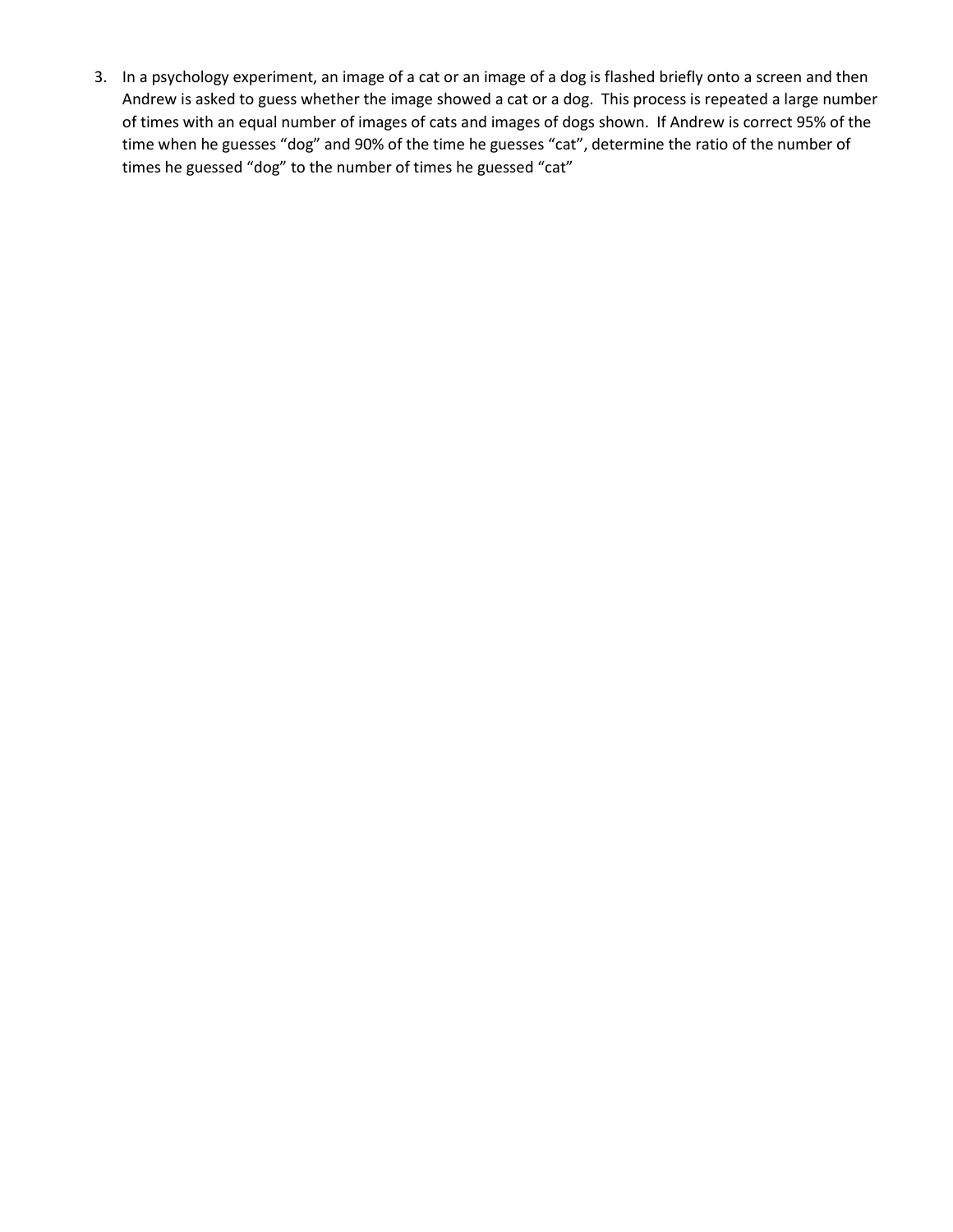4. Suppose "a", "b", "c" are non zero real numbers. Define  $h(x) = \frac{ax + b}{b}$  $bx + c$  $=\frac{ax+}{}$  $\frac{1}{1+c}$  for which  $x \neq \frac{-c}{\cdot}$ *b*  $\neq \frac{-c}{l}$ . Determine all triples (a,b,c,) for which  $h\big(h(x)\big)$  =  $x\,$  for every real number "x" with  $x \neq \frac{-c}{\cdot}$ *b*  $\neq \frac{-c}{l}$  and  $h(x)$  $h(x) \neq \frac{-c}{x}$ *b*  $\neq -$